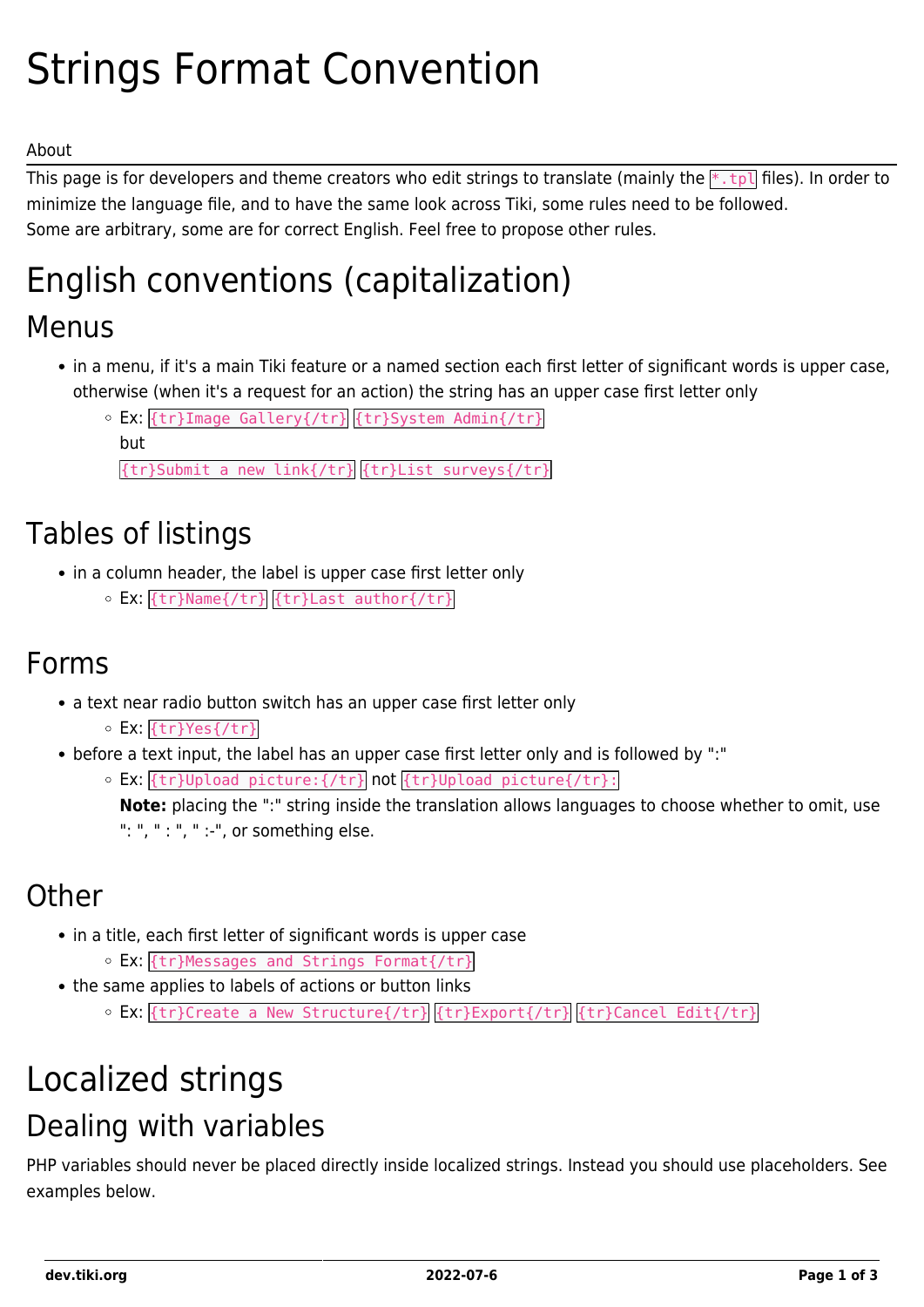- PHP: use  $tr("Changed from %0 to %1", %old, %new)|$  instead of  $tr("Changed from $old to $new")$
- Smarty: use  $\{tr \quad \theta = \text{fold} \quad 1 = \text{shew}}C$ hanged from %0 to %1 $\{f tr\}$  instead of  $\{\text{tr}\}C$ hanged from \$old to \$new{/tr}

The problem with variable is that strings for translation are extracted from the source code while to display them to the user they are interpreted by PHP. So, for example, the string below:

#### \$comments cant comments

Translators will see the above string as it appears in the source code ("-+\$comments cant comments+-") but in the application **\$comments** cant will be replaced by the variable value. Tiki will never find the translation for "10 **comments**" or any other value of **\$comments** cant.

#### Best practices

- Avoid slang and abbreviations.
- Use entire sentences since word order change from language to language.
- Use placeholders instead of variables inside the string (**explained above**).
- Any sentence should end with the complete punctuation. (like preferences descriptions)

Based on [suggestions from Gettext manual.](http://www.gnu.org/software/gettext/manual/html_node/Preparing-Strings.html#Preparing-Strings)

### Common mistakes

Below is a list of examples of what you should NOT do (they were all extracted from Tiki and need to be fixed):

- **Wrong:** tra('To send an email once the tracker item has been created. Format: from').'|'.tra('to').'|'.tra('template') Correction:  $tr('To send an email once the tracker item has been created. Format:$ from|to|template')
- **Wrong:** {tr}There are no wiki pages similar to '{\$page}'{/tr} **Correction:**  $\{tr$  0=\$page}There are no wiki pages similar to '%0'{/tr}

## Contextual translation strings

Please see [Contextual translations](https://dev.tiki.org/Contextual-translations)!

## Other considerations for developers

Learn how to run get strings.php and do the following:

- Spellcheck your strings. If you save the old -+language.php+- file, you only need to spellcheck the difference. Translators have to **"retranslate"** spelling corrections
- If you improve an English string, please consider pages [Mass spelling correction](https://dev.tiki.org/Mass-spelling-correction) and [Pending text](https://dev.tiki.org/Pending-text-corrections) [corrections](https://dev.tiki.org/Pending-text-corrections) in order to avoid extra work for translators
- Look in (the English) -+lang/en/language.php+- and see if there is a phrase that you could use. There are already too many variants, e.g.;